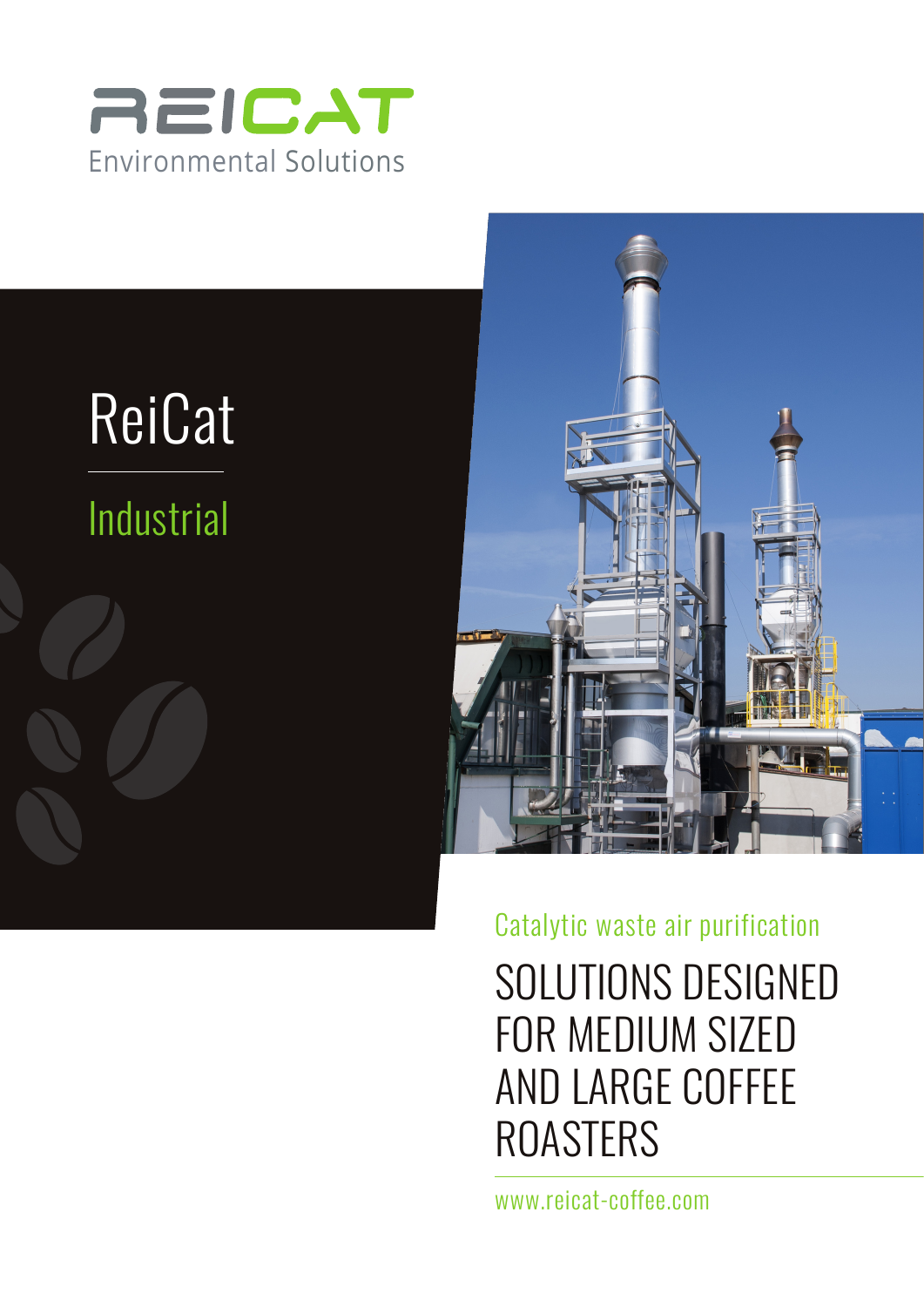

catalytic waste air purification solutions designed for medium sized and large coffee roasters

ReiCat Industrial offers a catalytic air purification solution especially designed to meet the needs of medium and large coffee roasters. You can comply with legal regulations for environmental protection and reduce the energy consumption. We guarantee a reduction of VOCs, CO & formaldehyde.

- *Formaldehyde < 15 mg/Nm³ (<5 mg/Nm³ if required)*
- *VOCs < 20 mg/Nm³*
- *NOx < 350 mg/Nm³ (<200 mg/Nm³ if required)*
- *CO < 100 mg/Nm³*

ReiCat offers customised waste air purification systems to achieve highest purification performance with minimum energy input.

# YOUR ADVANTAGES

- $\vee$  neutralisation of smoke and odour plumes
- $\vee$  effective reduction of emissions
- $\vee$  environmentally-friendly & energy-efficient
- $\vee$  simple upgrade of existing roasters
- $\vee$  permanent compliance with legal requirements
- $\vee$  prevention of NO<sub>x</sub>
- $\vee$  low maintenance

### Do you have trouble?

Smoke and unpleasant odours are occuring during the coffee roasting process

Neighbours are complaining

Authorities impose conditions

## ReiCat offers your ideal solution!

Our ReiCat Industrial can easily be integrated into your roasting process independent of your roaster

The catalyst converts smoke and odour plumes into harmless, odourless air

A gas burner heats up the roasting air to the required conversion temperature of the catalyst

Suitable for roasters from 60 kg up to 720 kg/batch with capacities from 600 up to 7,500 Nm³/h.

www.reicat-coffee.com

 $\textcircled{a}$  f in y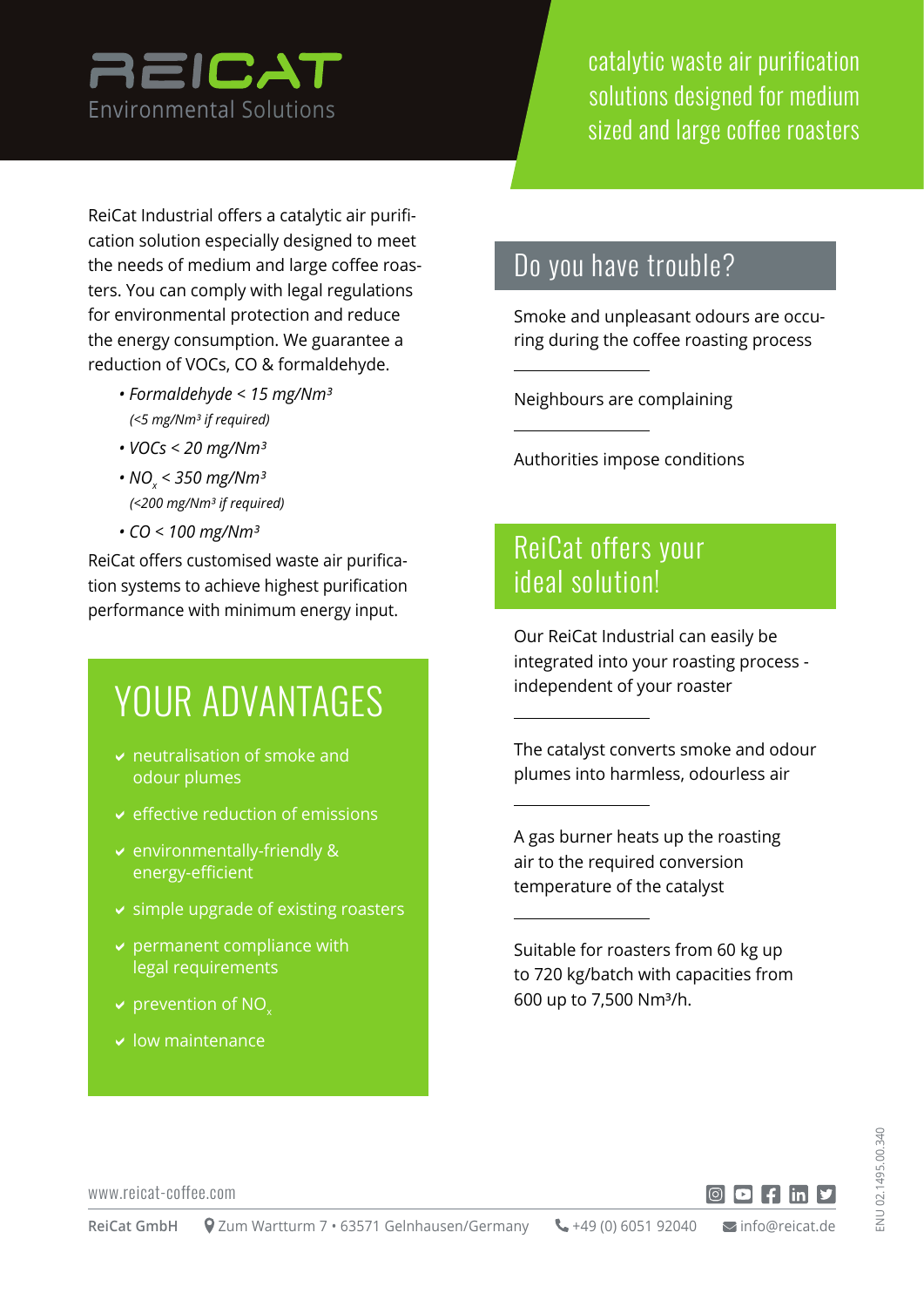

catalytic waste air purification solutions designed for medium sized and large coffee roasters

## ReiCat Industrial TECHNICAL DATA

**Allowed exhaust air volume** 600 Nm³/h - 7,500 Nm³/h

#### **Utility Supply**

Gas burner (burner capacity depends on roaster's outlet temperature)

#### **Material**

Stainless steel

**Installation** Suitable for outdoor and indoor installation

*Individual parameters (dimensions, weight, heating power & input, output flange and additional components) depend on customer requirements and can be individually customised*





www.reicat-coffee.com

 $\textcircled{c}$  finy